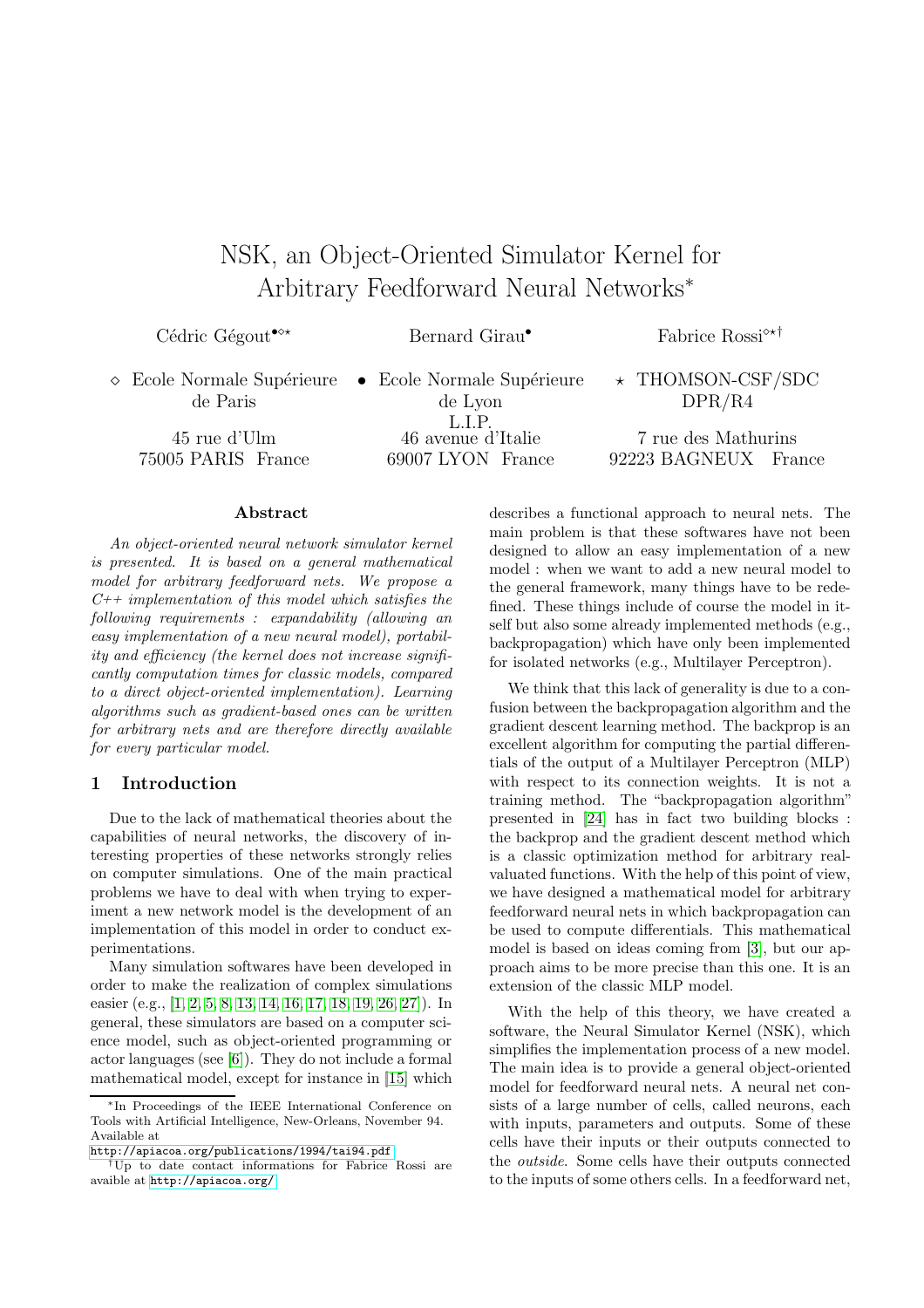there is no cyclic connection between cells. In such a net, the input cells which have inputs connected to the outside receive global inputs. They propagate through the network to the output cells which have outputs connected to the outside : the observed outputs form the global output of the neural net. The outputs of a neuron are a function of its inputs and its parameters.

All classic feedforward models are particular cases of the general one. This is true in particular for Multilayered Perceptrons, Radial Basis Function Nets (as defined in [\[22\]](#page-10-3)), Wavelet Networks (as defined in [\[28\]](#page-10-4)), etc ... Furthermore, if the functions computed by all the neurons in an arbitrary feedforward net are differentiable, then the global function is also differentiable and its differentials can be computed with the help of an extended backpropagation algorithm (see [\[3,](#page-9-12) [10\]](#page-9-13)), which does not depend on the chosen neurons. Our model is therefore powerful enough to handle properly standard applications which generally use gradient-based learning methods. In fact, many neural learning algorithms, and especially the gradient-based ones, do not depend on the exact nature of the neural net they are working on. In our software, new training algorithms can be included without modifying the general model. When a new model is implemented, all classic algorithms are immediately available. There is a strict separation between training algorithms and neural models, but algorithms that are only available for a restricted set of networks can also be designed.

Moreover, implementing classic models with our general-purpose software does not reduce significantly their speed compared to a direct object-oriented implementation. In order to implement a particular model, two simple tasks are to be done :

- Setting constraints on the network structure.
- Implementing the local computation done by the new model of neurons.

With the help of code factorization given by inheritance, the implementation of the local computation is no more than a simple C++ translation of the mathematical relation between inputs, parameters and outputs. This translation is even further simplified by using general mathematical classes such as vector and matrix.

The remainder of the paper is organized as follows. Section [2](#page-1-0) gives a summary of the mathematical expression of our feedforward model and describes a classic model in this framework. Section [3](#page-5-0) describes the design of our simulator. Section [4](#page-7-0) shows the implementation of MLP and gives some application examples, and section [5](#page-8-0) gives some concluding remarks.

# <span id="page-1-0"></span>2 General Feedforward Neural Networks

In this section, a mathematical model of arbitrary feedforward neural networks is given. We present first the mathematical description of a neural net and then explain how to compute the function defined by this net. An extended backpropagation allows us to compute the differentials of this function.

### 2.1 Neuron

The building block of the general model is called a neuron. A good mathematical model for such a neuron is to handle it as a function ([\[15\]](#page-9-11)).

Let  $I, P$  and  $O$  be vectorial spaces of finite dimensions on  $\mathbb{R}$  (i.e.,  $I = \mathbb{R}^i$ ,  $P = \mathbb{R}^p$  and  $Q = \mathbb{R}^o$ ). A **neuron** N is a function from  $I \times P$  to O. When  $x \in I$ and  $p \in P$  are respectively the input and the parameter of the neuron, its output is  $N(x, p)$ .

The neuron  $N$  is **differentiable** when the partial functions  $N_1(., p)$  and  $N_2(x,.)$  are both differentiable.

# <span id="page-1-1"></span>2.2 Ordered Graph

An ordered graph is only a classic graph in which nodes and incoming edges are ordered.

More precisely, an ordered graph is a triplet  $G =$  $(\mathcal{N}, \mathcal{E}, {\langle \leq_n \rangle}_{n \in \mathcal{N}})$  where :

- 1.  $N$  is a totally ordered finite set of **nodes**.
- 2. E is a part of  $N^2$ .  $e = (i, j) \in \mathcal{E}$  is an edge connecting node  $i$  to node  $j$ .
- 3.  $(\leq_n)_{n\in\mathcal{N}}$  is a family of orders. For each node  $n \in \mathcal{N}, \leq_n$  is a total order on the set of its predecessors, i.e.,  $Pred(n) = \{i \in \mathcal{N} \mid (i, n) \in \mathcal{E}\}.$

### Some definitions

Given the order  $\leq_n$ , an ordered sequence of the elements of  $Pred(n)$  can be defined. Let  $Pred(n)_k$  be the terms of this sequence.

The set of the successors of a node is defined as  $Succ(n) = \{j \in \mathcal{N} \mid (n, j) \in \mathcal{E}\}.$ 

A path of length  $m$  from  $n$  to  $p$  in a graph is a sequence of nodes,  $(n_i)_{0 \leq i \leq m}$  verifying :  $n_0 = n$ ,  $n_m = p$  and  $\forall i \leq m, \ (n_i, n_{i+1}) \in \mathcal{E}.$ 

A cycle is a non-zero length path from one node to itself. A graph is cyclic when it has at least one cycle.

#### Intuitive point of view

A graph is in fact a list of pairs. The first element of the pair is the node itself (i.e.,  $n \in \mathcal{N}$ ) and the second element is the possibly empty list of the predecessors of the node, i.e., the indices of the nodes which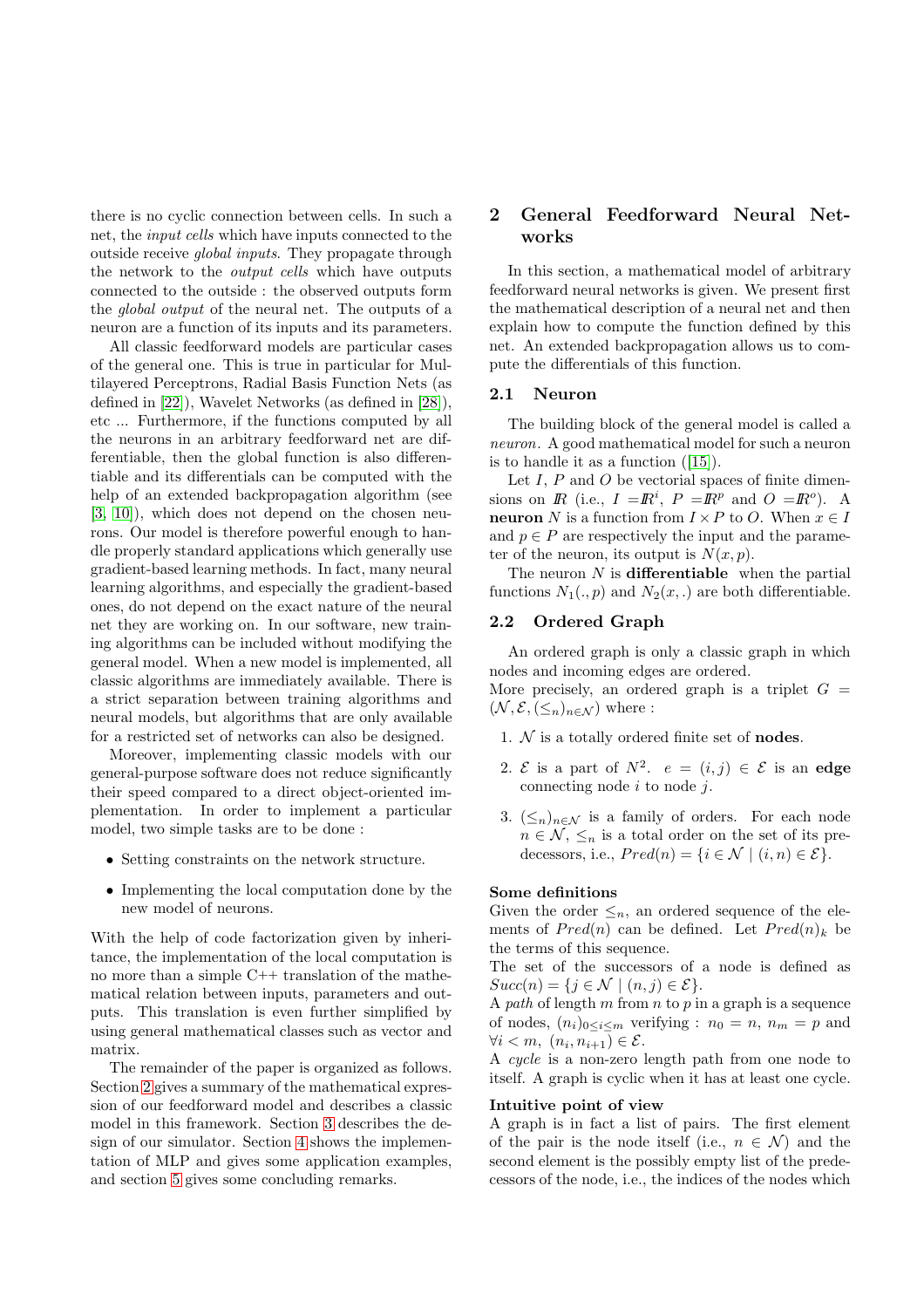are connected to the observed node by an edge. The orders are automatically defined with the help of the lists : the first element of one list is the smallest one of the corresponding set. A complete example is given in subsection [2.6.](#page-3-0)

# 2.3 Neural Net

Let  $G = (\mathcal{N}, \mathcal{E}, (\leq_n)_{n \in \mathcal{N}})$  be a **non-cyclic** ordered graph. Let us assume that  $\mathcal{N} = \{N^1, \ldots, N^n\}$  is a set of neurons.  $I^k$ ,  $P^k$  and  $O^k$  are respectively the input, parameter and output spaces of the neuron  $N^k$ .

In what follows, we will not make any differences between the neuron  $N^k$  and its index k. For instance,  $I^{N^k}$  is another notation for  $I^k$ .

<span id="page-2-1"></span>The graph  $G$  is a **neural net** if it fulfills the following condition :

$$
\forall N^k \in \mathcal{N}, \sum_{N^i \in Pred(N^k)} \dim O^i = \dim I^k \qquad (1)
$$

This condition allows us to identify<sup>[1](#page-2-0)</sup> the product vectorial space  $\prod_i O^{Pred(N^k)_i}$  with  $I^k$ . The input of the neuron  $N^k$  is well defined as the appending of the output of its predecessors in the graph, in the order which is locally defined by the graph.

### 2.4 Computation model

### Input, output and parameter

Let In be the set of the input nodes, i.e.,  $In = \{N^k \in \mathbb{R}^N : |I| \leq N^k\}$  $\mathcal{N} \mid Pred(N^k) = \emptyset$ . Let *Out* be the set of the output nodes, i.e.,  $Out = \{N^k \in \mathcal{N} \mid Succ(N^k) = \emptyset\}.$  None of these sets is empty because the graph is non-cyclic. The order on  $N$  can be restricted to In and Out. Let then  $In_i$  (resp.  $Out_i$ ) be the ordered sequence of elements of In (resp. Out).

 $\prod_k I^{In_k}$ , let P, the **parameter space**, be  $\prod_k P^k$  and Let  $I$ , the **input space** of the neural net, be let O, the **output space**, be  $\prod_k O^{Out_k}$ . Intuitively, we give an input to the net when we give an input to every input neuron. The parameters of the net are of course the "set" of the parameters of every neuron and the output of the net is obtained by gathering the outputs of every output neuron.

# How to compute the output ? Intuitive point of view

The computation of the output of the net can be explained in a four steps process :

- 1. The parameter vector of the net is sliced and each sub-vector is dispatched to its neuron, according to the order on  $N$ .
- 2. The input vector is processed with the same method as the parameter vector i.e., it is sliced and each sub-vector is dispatched to its corresponding *input neuron*.
- 3. In order to compute the output of a neuron, we wait for all its predecessors to compute their output. Then all these outputs are gathered to form a new vector, the input of the neuron. The output can then be computed by using the node function.
- 4. The outputs of the output neurons are appended together in order to obtain the global output vector.

With this method, we can view the neural net as a neuron.

### Mathematical point of view

Let  $i_1, \ldots, i_p$  be the indices of the neurons belonging to In. Let  $o_1, \ldots, o_q$  be the indices of the neurons belonging to *Out*. Let  $x = (x^{i_1}, \ldots, x^{i_p}) \in I$  and  $p = (p^1, \ldots, p^n) \in P$  be respectively an input vector and a parameter vector. Let us define  $R^k$  the output of the neuron  $N^k$  recursively :

- If  $N^k \in In$ , then  $R^k = N^k(x^k, p^k)$ .
- If  $N^k$   $\notin$  In, let C  $C^k$  be  $(R^{Pred(N^k)}_1, \ldots, R^{Pred(N^k)}_n)$ Then,  $R^k = N^k(C^k, p^k).$

 $R<sup>k</sup>$  is well defined due to condition [1](#page-2-1) and non-cyclicity of the graph (see [\[10\]](#page-9-13)).

Let R be  $(R^{o_1}, \ldots, R^{o_q})$ . Then we have  $R \in O$ . R is the output of the net and is a function of x and  $p$ . We have defined a new neuron GN, with input space I, parameter space  $P$  and output space  $Q$ .

### 2.5 Extended backpropagation

### Differentiable neural net

Let  $G = (\mathcal{N}, \mathcal{E}, (\leq_n)_{n \in \mathcal{N}})$  be a neural net. It defines a "neural net neuron", GN. If every  $N^k$  in  $\mathcal N$  is differentiable, then GN itself is differentiable (GN is obtained by composition of the neuron functions). Both differential  $dGN_1$  and  $dGN_2$  can be computed with an extended backpropagation algorithm. The end of this subsection gives some mathematical details about this extended backpropagation.

### Some definitions

<span id="page-2-0"></span><sup>&</sup>lt;sup>1</sup> These vectorial spaces are only isomorphic. In order to avoid cumbersome notation, we will always identify these spaces with the help of the canonical isomorphism. For instance, the vector  $((a), (b)) \in \mathbb{R} \times \mathbb{R}$  is "equal" to the vector  $(a, b) \in \mathbb{R}^2$ .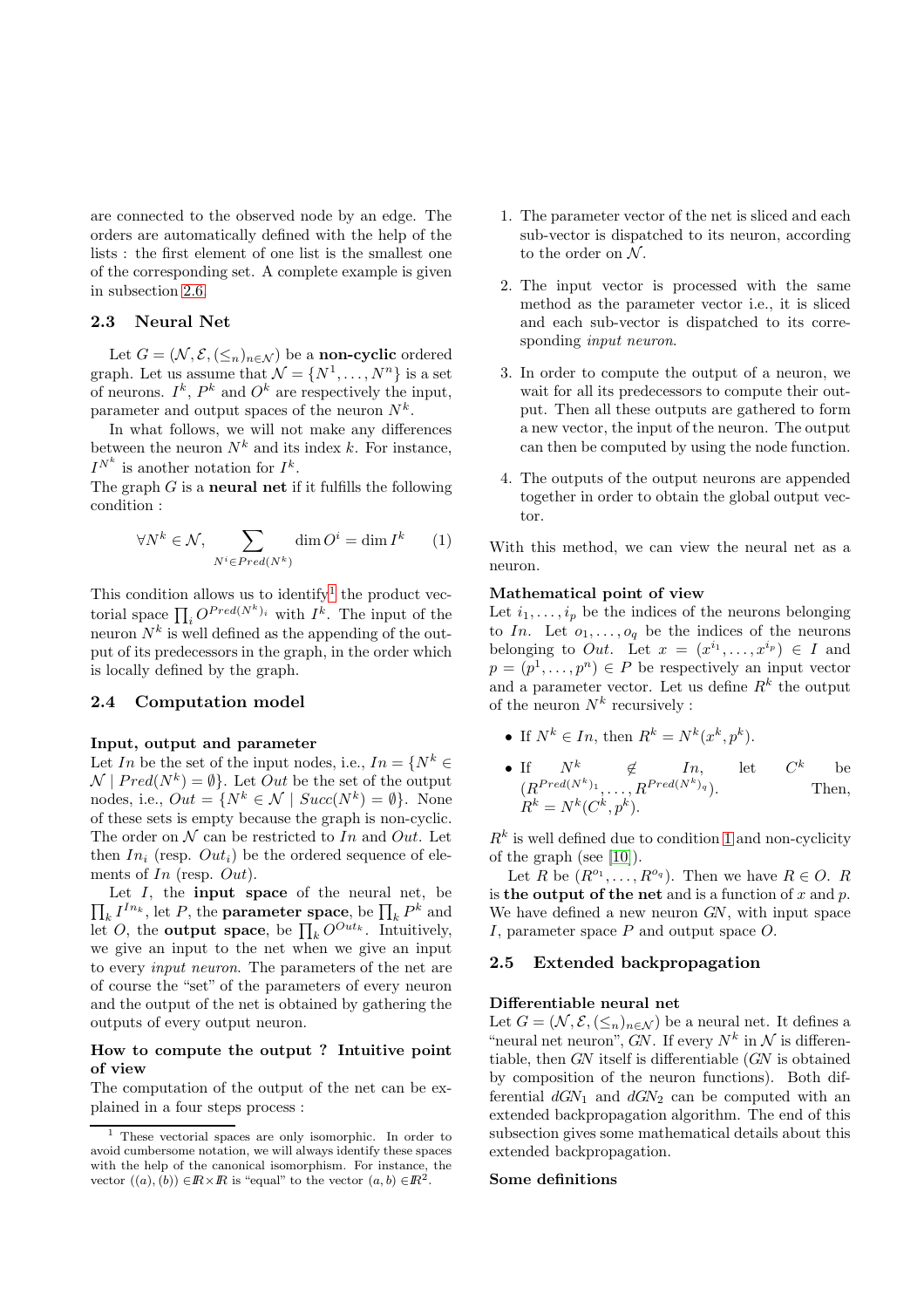We need first to extend the notion of predecessor.  $Pred^{\infty}(N^k)$  is the subset of N, verifying  $N \in$  $Pred^{\infty}(N^k) \iff \text{there exists a path from } N \text{ to } N^k.$ 

When  $N^k$  is an element of  $Pred(N^j)$ , its output is only a part of the input of  $N^j$  and more precisely the  $i^{th}$  part of this input. Let  $\partial_i N_1^j$  be the corresponding part of the jacobian matrix  $dN_1^i$ . This new matrix is obtained by extracting the columns corresponding to the inputs coming from node  $N^k$ . We have then :  $dN_1^j = (\partial_1 N_1^j \ \partial_2 N_1^j \ \ldots \ \partial_l N_1^j).$ 

# Backpropagation

Let  $dR_k^j$  be the "backpropagated signal" coming from output node  $N^j$  and evaluated at node  $N_k$ .  $dR_k^j$  is technically a jacobian matrix, the differential of the output of the neuron  $N^j$  with respect to the output of the neuron  $N^k$  and is defined as follows :

- $dR_j^j = Id$ , the identity matrix of  $N_k$ 's output space.
- If  $N^k \notin Pred^{\infty}(N^j)$ , then  $dR^j_k = 0$ .
- If  $N^k \in Pred^{\infty}(N^j)$ , then  $dR_k^j = \sum$  $N^{i} \in Succ(N^{k})$  $dR_i^j\partial_kN_1^i$

The following property is verified (see [\[10\]](#page-9-13)):

$$
dGN_2 = \begin{pmatrix} dR_1^{o_1} dN_2^{o_1} & \dots & dR_n^{o_1} dN_2^{o_1} \\ \vdots & \vdots & \vdots \\ dR_1^{o_q} dN_2^{o_q} & \dots & dR_n^{o_q} dN_2^{o_q} \end{pmatrix}
$$
 (2)

A similar property is also verified for  $dGN_1$ . In order to compute  $dGN_2$ , we compute  $dR_j^{o_i}$  for each output neuron  $N^{o_i}$  and for each infinite predecessor  $N^j$  of  $N^{o_i}$ . This computation is done in a reverse order, i.e., from the output nodes and to the input nodes (whereas the output computation order is direct, i.e., from the input nodes to the output nodes).

### Computational cost

The backpropagation algorithm has a lower computation time than a direct computation of the differentials of the output (this direct computation method is obtained by using the composed function derivation formula). We have proven that the extended backpropagation has the same time complexity than the standard backpropagation for a MLP ([\[10\]](#page-9-13)).

In order to reduce computation time for MLP, we can gather neurons in a layer object. This method is useful if we have optimized matrix products (see subsection [3.2\)](#page-5-1).

Our general model does not introduce loss of time compared to the classic MLP model.



Figure 1: Output computation in a neural net

### <span id="page-3-1"></span><span id="page-3-0"></span>2.6 A complete example

We give here a simple example. Figure [1](#page-3-1) shows a graphical representation of a neural net. The corresponding mathematical and simple representations of its graph are given hereafter :

1. The graph can be defined as the following list :

$$
\{1, \}, \{2, [1]\}, \{3, [2, 6]\}, \{4, \}, \{5, [4, 2]\}, \{6, [2, 5]\}
$$

2.  $\mathcal{N} = \{1, 2, 3, 4, 5, 6\}$ , with the natural order.  $\mathcal{E} = \{(1, 2), (2, 3), (2, 5), (2, 6), (4, 5), (5, 6), (6, 3)\}.$ As the predecessor sets  $Pred(1)$  and  $Pred(4)$  are empty, they do not need any order. Node 2 needs no order too because it has only one predecessor. For node 3, we have  $2 \leq 3$  6. For node 5, we have  $4 \leq_5 2$  and for node 6, we have  $2 \leq_6 5$ .

We have  $In = \{1, 4\}$  and  $Out = \{3\}$ . We have then  $I = I^1 \times I^4$ ,  $P = \prod_{i=1}^6 P^i$  and  $O = O^3$ . Let x be an input vector, i.e.,  $x = (x^1, x^4)$  and let p be a parameter vector  $p = (p^1, \ldots, p^6)$ . We have then :

- 1.  $R^1 = N^1(x^1, p^1)$  because  $1 \in In$  and  $R^4 = N^4(x^4, p^4)$  because  $4 \in In$ .
- 2.  $C^2 = R^1$  because  $Pred(2) = \{1\}$ . Therefore  $R^2 = N^2(R^1, p^2).$
- 3.  $C^5 = (R^4 R^2)$  because  $Pred(5) = \{2, 4\}$  and  $4 \leq_5 2$ . Therefore  $R^5 = N^5(R^4R^2, p^5)$ .
- 4.  $C^6 = (R^2 R^5)$  because  $Pred(6) = \{2, 5\}$  and  $2 \leq_6 5$ . Therefore  $R^6 = N^6(R^2R^5, p^6)$ .
- 5.  $C^3 = (R^2R^6)$  because  $Pred(3) = \{2, 6\}$  and  $2 \leq_3 6$ . Therefore  $R^3 = N^3(R^2R^6, p^3)$ .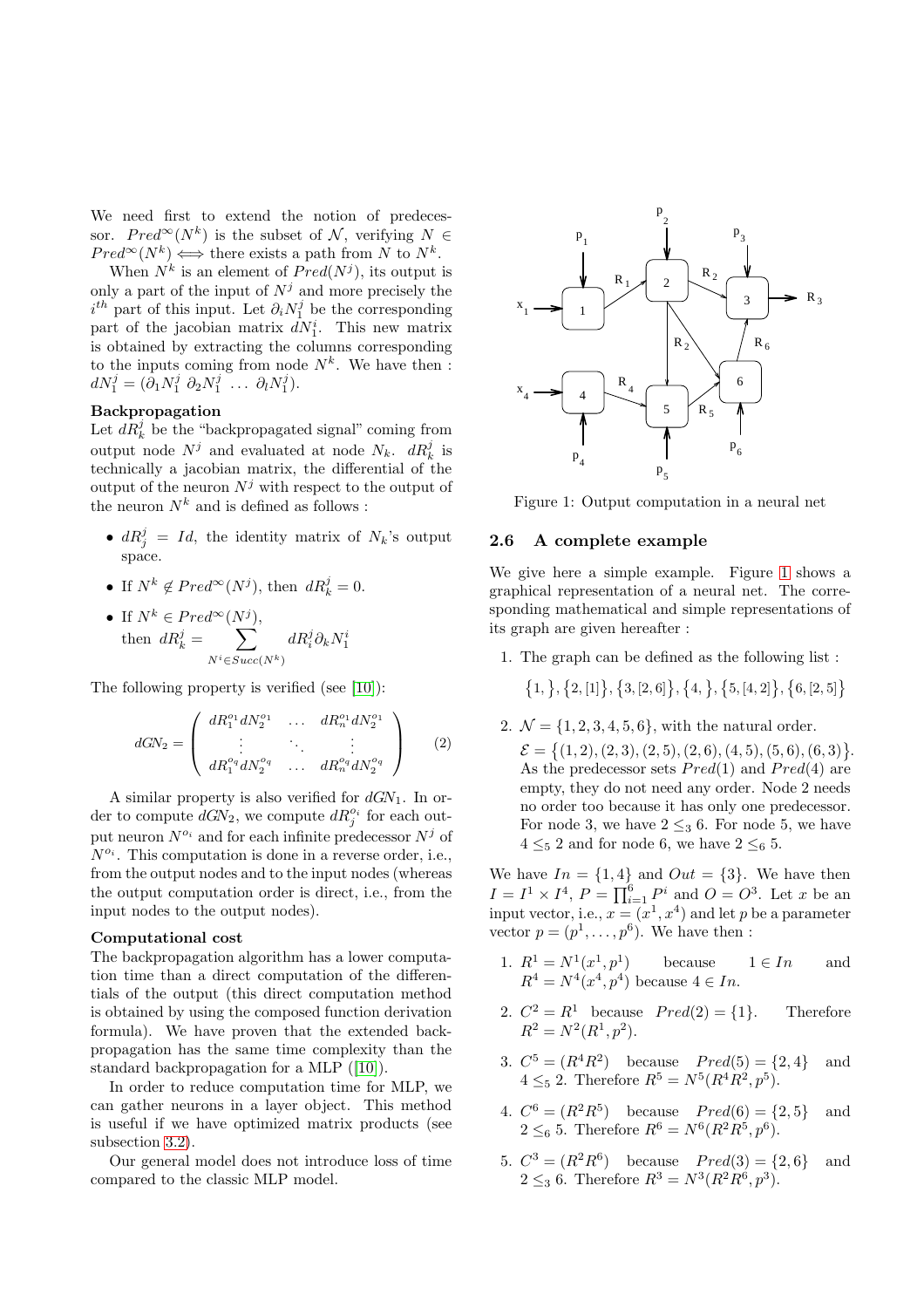Let us now study the partial differentials of node  $N^3$  with respects to the outputs of node  $N^2$  and  $N^4$ for instance. We have :

- $dR_4^3 = dR_5^3 \partial_4 N_1^5$ ,
- $dR_2^3 = dR_6^3 \partial_2 N_1^6 + dR_3^3 \partial_2 N_1^3 = dR_6^3 \partial_2 N_1^6 + \partial_2 N_1^3$ .

We see in the second case how the local formula can get rid of a complex situation in which a node exercises a double (direct an indirect) influence on another one.

# 2.7 Input sharing

There is a difference between an input node and another one in the neural net : the former can not share its inputs whereas the latter can. For instance, two "inside" neurons can receive the output of one single neuron. On the contrary, two input neurons can not receive the same input from the "outside" (this is the exact meaning of the definition of I the input space of net).

This difference is useless and in fact cumbersome. We can easily get rid of it : we add before the input of the neural net a function  $F$  from the new vectorial input space NI to I. The output of the net is now  $GN(F(x), p)$  for the input vector x and for the parameter vector  $p$ . The role of  $F$  is to dispatch the input vector to the input neurons. For instance, we can choose for F the function defined by  $F(x) = (x, x)$ . If we have two *input neurons*,  $F$  allows us to share a single input vector between the two neurons.

Introducing such a function does not change the backpropagation algorithm. We just have to change the final computation of  $dGN_1$  (for details, see [\[10\]](#page-9-13)).

Parameter sharing is also used in many neural applications. We can use the same method as for input sharing, especially since  $F$  will often have a linear form which allows computation optimization (with the help of the Jacobian method, see subsection [3.2\)](#page-5-1).

### <span id="page-4-1"></span>2.8 MLP mathematical representation

We use here our model to describe the classic Multi Layer Perceptron model (see [\[24\]](#page-10-2)). Let us recall the main features of a MLP :

- A MLP consists of several layers of neurons.
- Each neuron of a layer is connected to every neuron of the previous layer.
- In the first layer, every neuron has the same number of real valuated inputs and shares its input vector (i.e., the input vector of the net) with all neurons of the layer.



Figure 2: A multilayer perceptron

- <span id="page-4-0"></span>• Every neuron has a transfer function  $f$  and connection weights  $a_i$  describing the connection coming from previous layer neurons. It has a threshold b above which the neuron is "activated". If the input of a neuron is  $(x_1, \ldots, x_p)$ , then its output is  $f(\sum_{i=1}^{n} a_i x_i + b)$ .
- Usually, the neuron transfer function is the same for all neurons and is a sigmoid  $(e.g., f(x) = \frac{1-e^{-x}}{1+e^{x}})$  $1+e$ MLP with a linear transfer function in the last layer can be used also.

Figure [2](#page-4-0) shows a graphical representation of such a MLP.

Let us explain now how to describe a MLP with the language of our model :

- Let I, P and O be respectively  $\mathbb{R}^q$ ,  $\mathbb{R}^{q+1}$  and  $\mathbb R$ . The neuron function is defined as follows. If  $x = (x_1, ..., x_q)$  and  $p = (p_1, ..., p_q, o)$  are respectively the input and the parameter vectors, we have  $N(x,p) = f(\sum_{i=1}^{q} x_i p_i + o)$ . Of course, q depends on the layer of the neuron.
- The architecture of the graph is exactly the same as the one of the MLP (which is in fact a special kind of graph).
- The neural net uses the sharing system described above to share the same input between all the input neurons.

This simple example shows that the main difference between our model and a classic one lies in the meaning of a connection. In our model, a connection is only a wire that conveys a vectorial information from one neuron to another. In the MLP model, a connection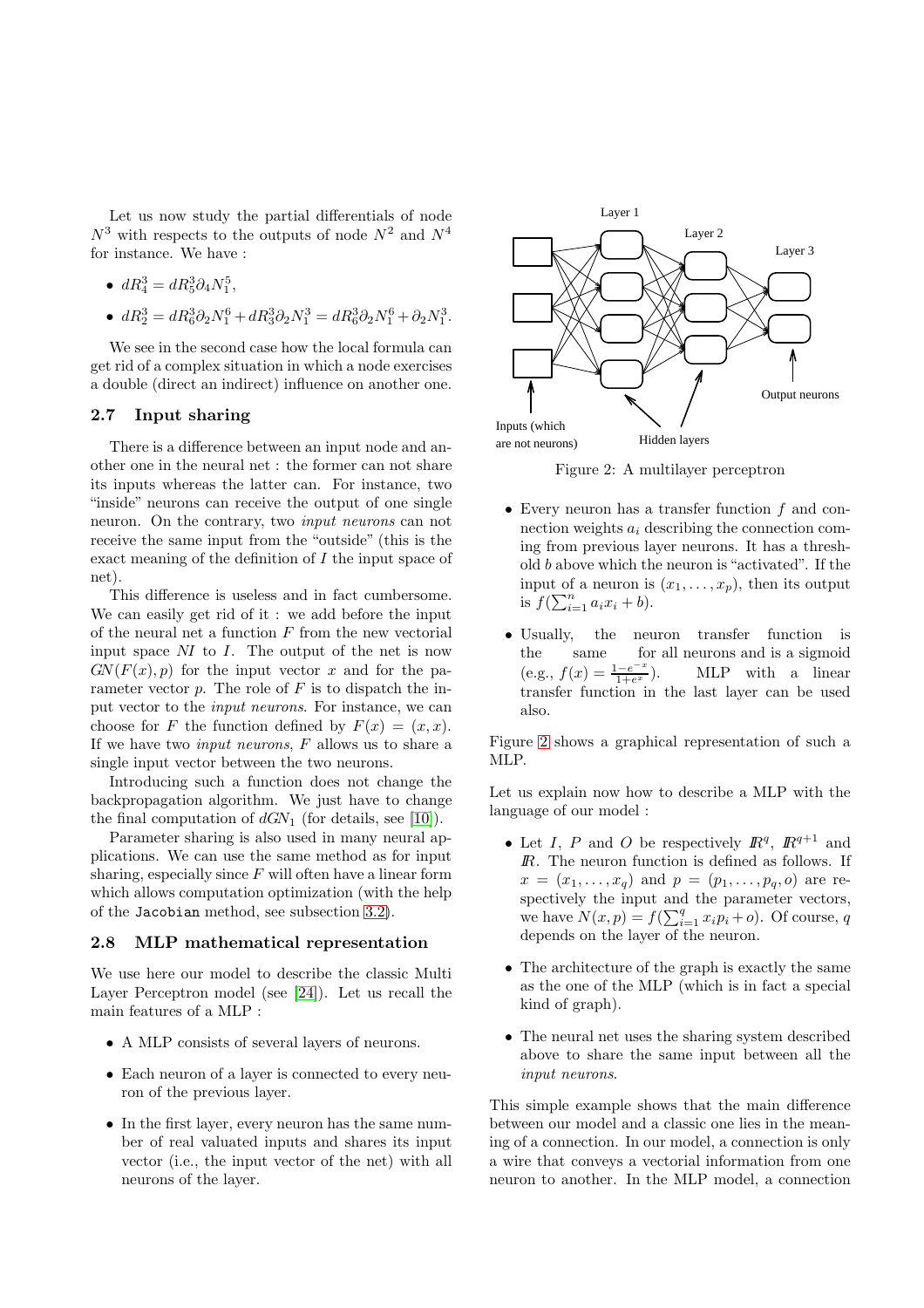has an influence on the real information it conveys. There is a very strong relationship between parameters and connections : this is not general enough to handle complex neural structures.

# <span id="page-5-0"></span>3 Simulator Design

Many neurons, networks, algorithms, ... have already been implemented in NSK. But this section especially deals with the general design of the kernel and with the problems of expandability. It is intended to provide a general understanding of the programming method of NSK.

The simulator consists of the following parts :

- 1. General tools (Lists, Vectors, etc ...).
- 2. Neurons.
- 3. Neural nets.
- 4. Learning algorithms.

# 3.1 General tools

We have implemented simple numerical classes, List, Vector and Matrix. Some practical features of C++ were used in order to implement them in an efficient way.

### Template classes

We use intensively parametrized classes (called template classes in  $C_{++}$ , see [\[25\]](#page-10-5)). This is a natural approach in order to design a list class for instance. The main idea is to allow users to experiment the effect of coding the connection weights of a MLP as double, as float or as fixed point real numbers for instance. This is a very important issue when we are trying to build a real hardware implementation of a network.

#### Derived classes and encapsulating classes

Derived classes allow to build a common interface for several different classes. In order to obtain the right behavior from a derived class, it must be manipulated with the help of a pointer (or a reference), as explained in [\[25\]](#page-10-5). This is rather dangerous because pointer copy semantics is not safe and introduces memory management problems (who will delete the object and when will it be deleted ?). In order to avoid such problems, we use an encapsulating class. The purpose of this class is to handle creation, access and deletion for the encapsulated class. We obtain then all the advantages of an object used without pointer and also the right behavior for the methods of the obtained class (for details about this method, see [\[9\]](#page-9-14)).

We use a lazy semantics for the copy of numerical types : when we write for instance that u=v, where u and v are vectors, u becomes an "alias" for v. The content of v is really copied into u when we really need it (i.e., when we want to modify u).

As vector and matrix extractions are intensively used in NSK, these methods have been implemented with a lazy semantics and they do not make useless copies of extracted values. The time needed to extract a vector from another one is constant (it depends neither on the size of the extracted vector, nor on the size of the first vector). Of course, if we try to modify the extracted vector, a real copy is done.

### <span id="page-5-1"></span>3.2 Neurons

A neuron is only a special kind of function. In order to collect together the output function and its differentials, we have implemented a neuron as a class : Neuron. It is a template class and the template parameter is the underlying type involved in the input, parameter and output spaces of the neuron (i.e., the class Neuron<T> works with vectors of type Vector<T>).

If we look at the formula which defines the backpropagation algorithm, we observe that the jacobian matrices of a neuron are used only as right members of matrix products. Therefore, they do not have to be implemented as matrices, but only as a special template class : Jacobian.

The purpose of such a class is to allow easy optimization of these matrix products. Sometimes, the jacobian matrices of a neuron have only few non zero terms. Matrix products involving such matrices can be optimized in order to reduce their computation time. Optimizing some pseudo-matrix class derived from the Matrix class is not a good idea because we have to redefine all matrix operations, which is useless. On the contrary, by using a special Jacobian class that can be cast into Matrix, we only have to redefine a semiproduct.

Jacobian is in fact an encapsulating class for the JacobianRep class. A derived class has to be implemented in order to add a new optimization method. A reference counting copy system is implemented by the Jacobian class. The JacobianRep objects are created outside of the Jacobian but deleted inside this class.

A neuron is then the following class :

```
template<class T> class Neuron {
protected:
  typedef Vector<T> V;
  virtual
```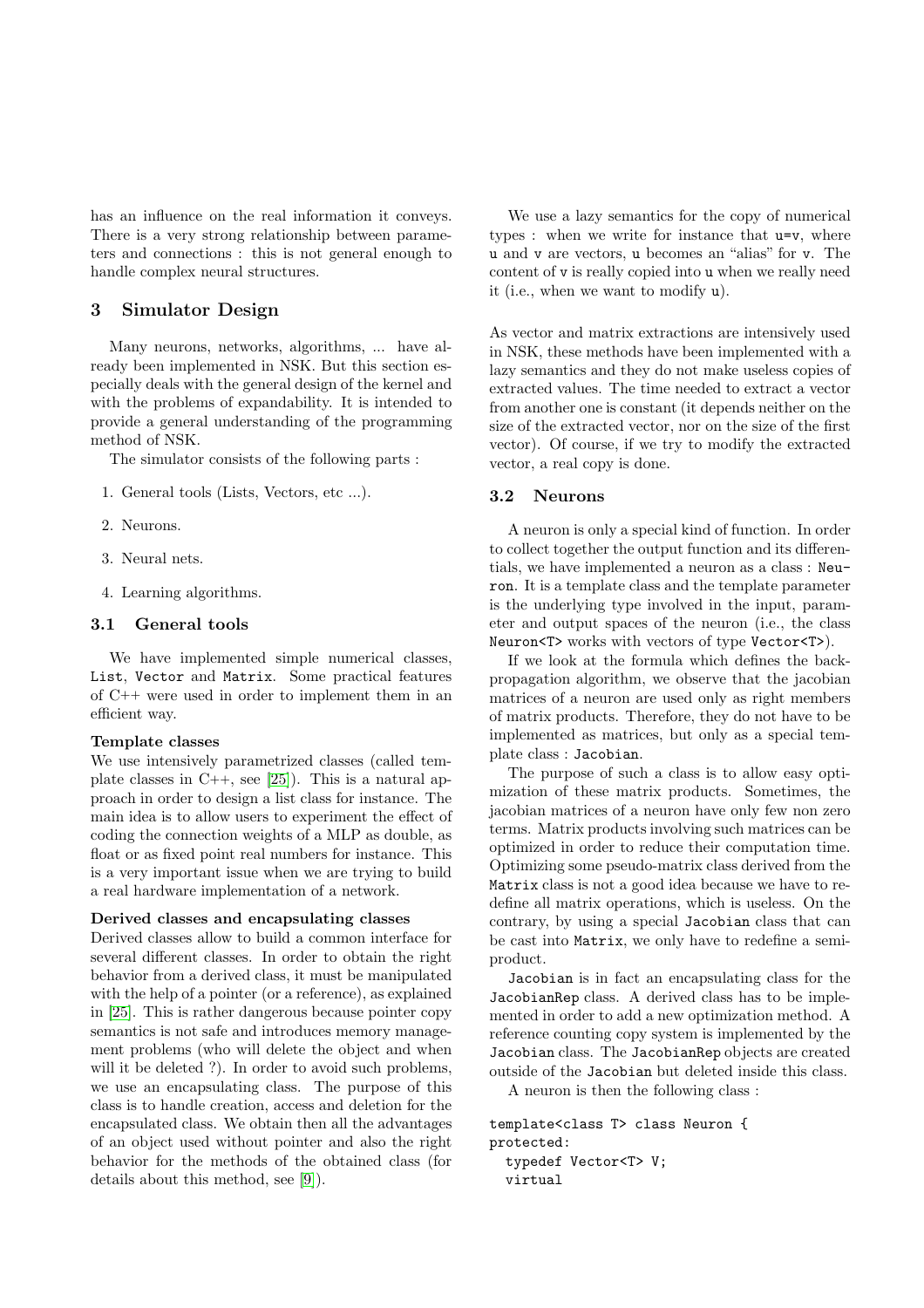```
JacobianRep<T> *d_in(const V &,
                          const V &) const=0;
 virtual
    JacobianRep<T> *d_param(const V &,
                             const V &) const=0;
public:
 virtual V operator()(const V &,
                        const V &)const=0;
  Jacobian<T> diff_in(const V &,
                      const V &) const;
  Jacobian<T> diff_param(const V &,
                          const V &)const;
  ....
};
```
In order to implement a new neuron, we only have to redefine the virtual functions, the constructor and the destructor. Let us now describe the purpose of each method :

- operator() computes the output of the neuron. The first argument is the input vector and the second is the parameter vector.
- d\_in and d\_param compute the two differentials of the neuron as JacobianRep<T> \*. The output of these functions can be accessed with the help of the public functions diff\_in and diff\_param. These functions translate the JacobianRep \* into Jacobian.

# 3.3 Neural nets

Neural net implementation is based on a Graph class. This class is an implementation of the ordered graph described in section [2.2.](#page-1-1) It uses a list of triplets. Each triplet consists of a node, the list of its predecessors and the list of its successors. This class is of course a template class and gives all needed methods : edge and node insertion,  $In$  and  $Out$  computation, cyclicity checking, etc...

The NeuralNet class is obtained as a derived class from both Graph and Neuron classes. It uses a template class VectorialFunction to implement input sharing (and parameter sharing, see [\[10\]](#page-9-13)). This class is intended to provide an implementation for differentiable functions from  $\mathbb{R}^p$  to  $\mathbb{R}^q$ . A VectorialFunction has got a differential which can be computed as a Jacobian, in order to obtain optimized computation. We use the encapsulating class VectorialFunction for a real class VectorialFunctionImp.

The NeuralNet class implements the extended backpropagation in order to compute the differentials of the function computed by the net. It allows to view the output of a neuron in the net and the values of the backpropagated error term.

# 3.4 Learning algorithms

A general implementation of learning algorithms is rather difficult. We have designed here a model for supervised learning algorithms which is rather complete.

# The "general" model

We think that the best paradigm for **supervised** neural learning is a functional one : we have a function  $F$ that we want to learn, an arbitrary norm  $\|.\|$  on the vectorial space to which the function belongs and we are looking for a neural net N and a parameter vector for this neural net  $p$  that minimizes the approximation error  $||F(.) - N(., p)||.$ 

In this framework a learning algorithm is a method which allows us to find such a neural net and such a parameter. We will restrict ourselves to stepwise learning. In such a learning method, we start with an initial network  $N_0$  and an initial parameter vector  $p_0$ . With a current guess  $(N_i, p_i)$  the algorithm is able to compute a new guess  $(N_{i+1}, p_{i+1})$  which "converges" towards a minimizing pair  $(N_{\infty}, p_{\infty}).$ 

A learning algorithm has got an internal state which can provide information of its former steps. Genetic algorithms have been implemented this way: the internal state contains a population of networks and each step makes an evolution of this population. The obtained guess is the best individual of the population  $(see [11]).$  $(see [11]).$  $(see [11]).$ 

# C++ implementation

As we are working in the "real" world, we can not stay as abstract as above. In order to learn a function, we must compute it. In most experiments, the function is in fact a set of input-output pairs. We have then a sampled function. This notion is implemented with the help of several classes :

- The Sample<T> class describes a sample. We can obtain the vectorial value of this sample (this value is a Vector<T>).
- The SampleSet<T> class describes sets of samples. Iteration through a SampleSet is allowed. We can get the  $n^{th}$  sample of a set. It is also possible to extract a subset of samples.
- The SampledFunction<T> class describes sampled functions. Methods are given to obtain the sample set of the function and to compute its output as a function of a sample. It is of course an encapsulating class for the SampleFunctionImp class.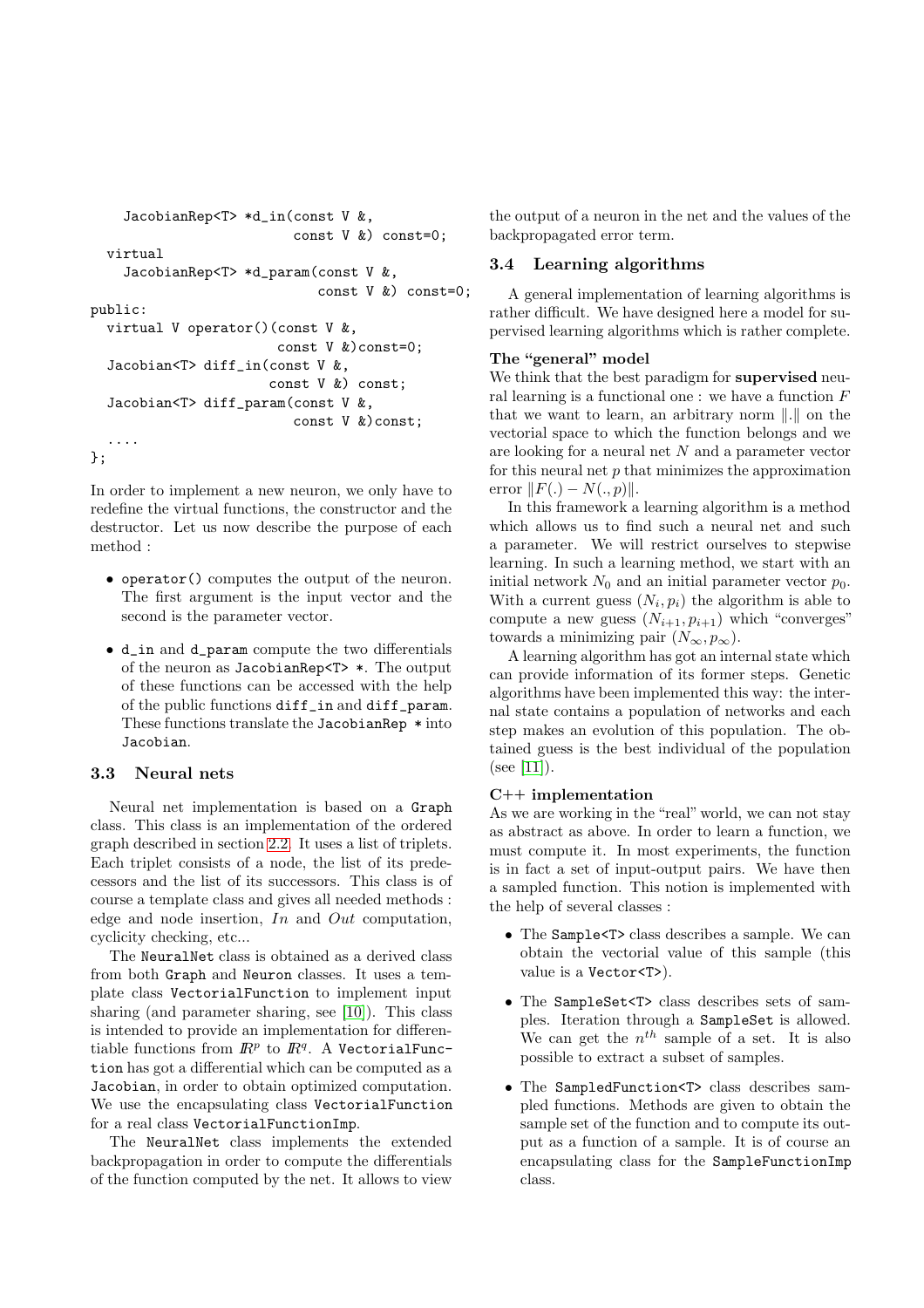The norm is implemented as an ErrorFunction. This class allows the computation of a distance between a neuron function (and therefore a neural net which is a special kind of neuron) and a sampled function. It uses a SampleSet which is a subset of the Sample-Set of the sampled function. This set can be dynamically changes while learning which allows to implement stochastical gradient descent and similar algorithms (see section [4\)](#page-7-0). The distance between the neuron function (for a fixed parameter vector) and the sampled function depends only on the output of these functions computed for the samples belonging to the sample set of the ErrorFunction. The differential of the error function (considered as a function of the parameter vector of the neuron) can be computed by using the extended backpropagation.

A learning algorithm is then a SupervisedAlgo. It has an internal state which can be reset to an initial one. A method allows to compute one step of the algorithm. In order to learn and to compute the approximation error the SupervisedAlgo must be linked to a SampledFunction, to an ErrorFunction and to an initial NeuralNet with its initial parameter vector. After each step, we can look at the obtained NeuralNet, at the obtained parameter vector and at the remaining approximation error. During the learning process, we can modify the sampled function and/or its sample set.

### Function Minimization

Many gradient based learning algorithms can be expressed as minimization algorithms for arbitrary real valuated functions. This is true for gradient descent (with or without momentum term), for deltabar-delta, for quickprop, for Polak-Ribiere conjugate gradient and many other algorithms (see [\[7\]](#page-9-16)). These algorithms can be expressed in a general way in C++ as a class MinimizingAlgo. This class work with a ScalarFunction which allows to handle differentiable functions from  $\mathbb{R}^p$  to  $\mathbb{R}$ . We have implemented the eight different algorithms presented in [\[7\]](#page-9-16). They can be used to minimize arbitrary functions and they are important classic training algorithms for neural nets.

We have then implemented a special ScalarFunction which translates a NeuralNet, an ErrorFunction and a SampledFunction into a real valuated function (the function takes as input a parameter vector for the neural net and gives as output the approximation error with this parameter). Therefore we have the GradientAlgo class, derived from the SupervisedAlgo class, which allows us to use the MinimizingAlgo algorithms.

# <span id="page-7-0"></span>4 Application examples

# 4.1 How to handle gradient descent for MLP ?

### MLP

The MLP mathematical model has been presented in subsection [2.8.](#page-4-1) We have just to implement a MLP neuron, which is in fact a pseudo linear neuron. The MLP is only a special kind of NeuralNet and can be derived from this class in order to add methods to simplify the insertion of layer of nodes (of course this is not mandatory but useful).

### Gradient descent

The simple gradient descent algorithm has the following mathematical definition for an arbitrary vectorial function F from  $\mathbb{R}^q$  to  $\mathbb{R}$ :

- $p_0$  is a first guess for the minimum of the function.
- For step  $i + 1$ , the new guess is obtained through this way :  $p_{i+1} = p_i - \epsilon_i \nabla F$ , where  $\epsilon_i$  is a sequence of strictly positive reals.

Therefore, it can be implemented as a MinimizingAlgo very easily with a constant  $\epsilon$  parameter or with  $\epsilon_i = \frac{1}{i+1}$  for instance.

#### **ErrorFunction**

The most commonly used error function is the quadratic error. Let us assume that the sample set is  $S = \{s_i\}$  with  $0 \leq i \leq n$ . The local error between the function to learn  $F$  and the MLP  $N$  is  $E(s_i, p) = ||F(s_i) - N(s_i, p)||^2$ , where ||.|| is the euclidean norm in the output space. If the error function has got as sample subset  $S' \subset S$ , then we have  $E(p) = \sum_{s_i \in S'} E(s_i, p)$ . The choice of the subset is very important because if  $S'$  has only one element randomly chosen among the elements of S we have an on-line learning (also called stochastic backprop) and if  $S' = S$  we have an off-line learning. We have to implement an extracting class SelectSubSet which allows us to choose a subset of S.

### Conclusion

The MLP is implemented as a NeuralNet. The gradient descent algorithm is a MinimizingAlgo. The quadratic error function is an ErrorFunction and we have implemented some SelectSubSet classes. The GradientAlgo class must use all of these objects and a step of its minimizing process goes through the following stages :

1. Selecting a current sample subset with the help of the SelectSubSet object.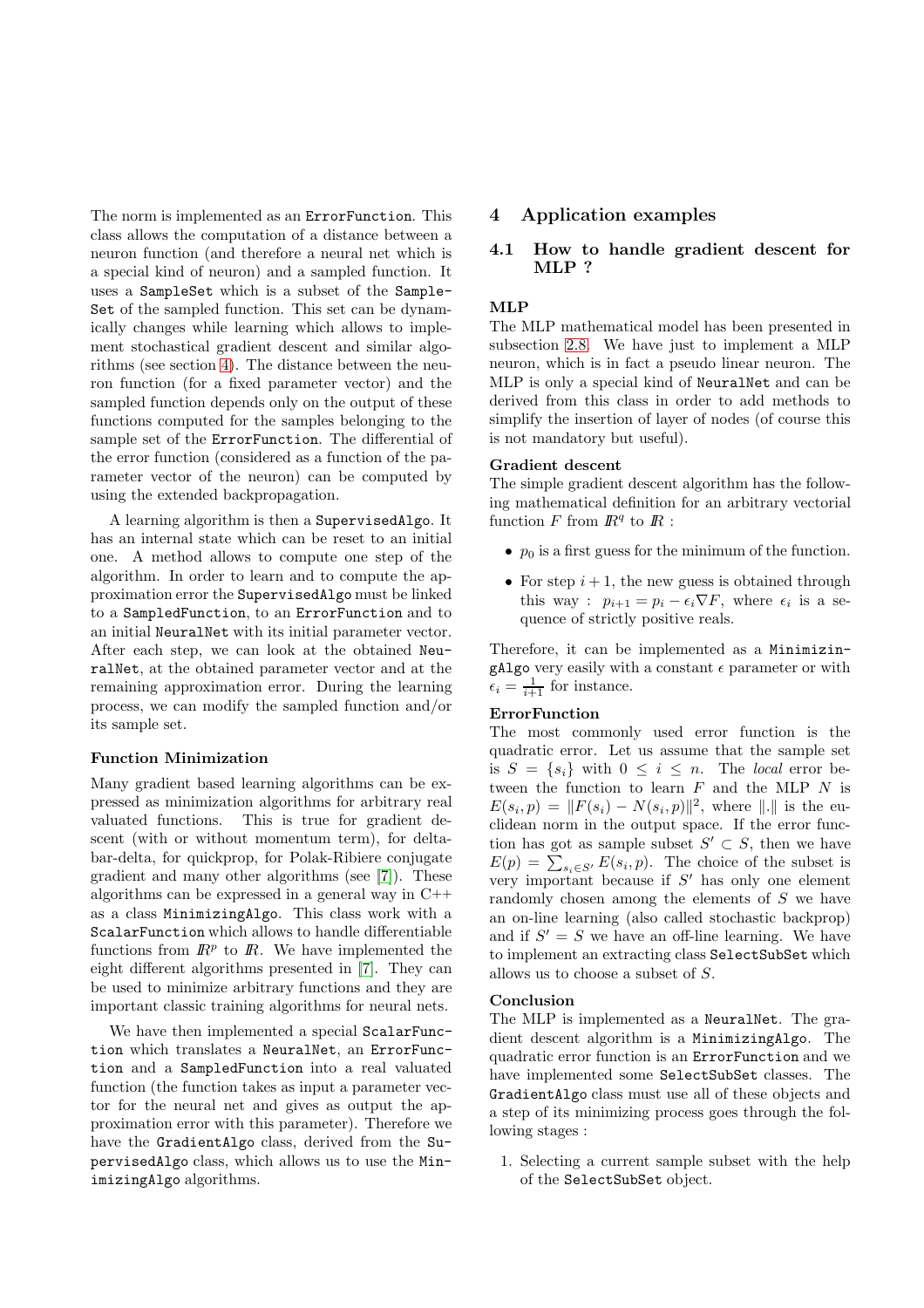- 2. Building a ScalarFunction using the neural net, the error function, the sampled function and the sample subset.
- 3. Calling the MinimizingAlgo to optimize the ScalarFunction.

# 4.2 Geometrical parametrization of MLP

In a recent article we have proposed a new method to reduce training time for multilayer perceptrons [\[23\]](#page-10-6). This method is based on a geometrical view of the parameters of MLP neurons. As explained in subsection [2.8,](#page-4-1) the output of a neuron in a MLP is  $f(\sum_{i=1}^n a_i x_i +$ b) for the vectorial input  $x = (x_1, \ldots, x_n)$ . Let  $a = (a_1, \ldots, a_n)$  be the connection vector. The output of the neuron is then  $f((a|x)+b)$ . In order to achieve a more stable learning process, we introduce two parameter vectors, the dilatation vector  $d = (d_1, \ldots, d_n)$ and the translation vector  $t = (t_1, \ldots, t_n)$ . The output of the neuron is now  $f(d|(x-t))$ . The differences between this model and the classic MLP model are very simple, but it might be rather cumbersome to modify a classic program to handle the new model (or to handle both models). With NSK we only have to add a new class derived from Neuron. All the classic learning methods are immediately available. Testing our new model is then rather easy.

### 4.3 Other works

- Experiences with wavelet networks have also been conducted with NSK (see [\[12\]](#page-9-17)).
- Genetic algorithms are studied as learning algorithms for neural networks (and also as general optimization methods) with NSK (see [\[11\]](#page-9-15)).

### <span id="page-8-0"></span>5 Conclusion and future works

In this paper, we have presented an object-oriented simulator kernel. NSK is built on a general theory of feedforward neural nets and has therefore strong mathematical bases. It is easily expandable because of its highly modular organization. It has been designed to offer rather good runtime performances and allows implementation of optimized computing. The C++ framework allows rather simple notation for mathematical algorithms and the notion of derived classes turns the adding of a new model into a very simple task.

NSK consists of approximatively 15000 lines of code and has been implemented with the Sun C++ compiler on a Sparcstation 10. We are currently modifying it in order to obtain code compatible with the GNU C++ compiler : unfortunately, unlike ANSI C, C++ is not yet really portable, but the general availability of GNU C++ on virtually every UNIX based workstation will greatly simplify the adaptation process. D.S. NSK is still under development. We are working on an extension of the feedforward model in order to deal with recurrent networks as described in [\[20\]](#page-9-18). We also plan to include a code generator for parallel hardware : our goal is to provide an automatic parallelization tool that can produce C code for MIMD machines from a NSK neural net. This automatic parallelization will take two different aspects : parallelization of the neural computation, using advanced parallel algorithms for task graphs (our graph-based point of view is therefore well adapted, see [\[4\]](#page-9-19)), and parallel computation by partitioning the sample set of the SampledFunction to learn, as in [\[21\]](#page-10-7). Of course, a simulation environment for NSK will be very useful, but the first aim is to provide a kernel and almost stand-alone tools (such as the Vector or MinimizingAlgo) rather than an environment.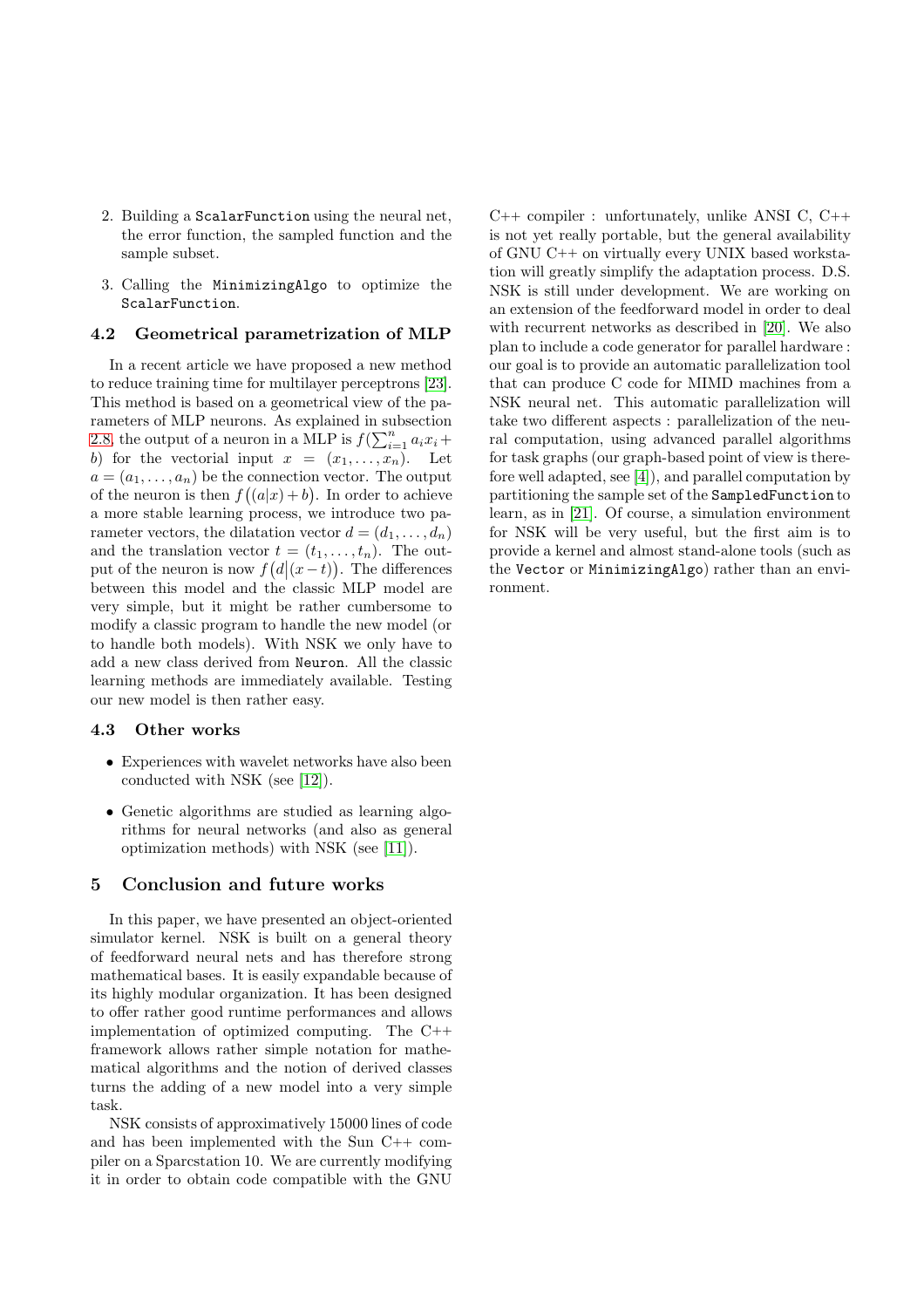# <span id="page-9-0"></span>References

- [1] M. Azema-Barac, M. Hewetson, M. Recce, J. Taylor, P. Treleaven, and M. Vellasco. Pygmalion : Neural network programming environment. In Proc. Int. Neural Network Conf., volume II, pages 709–712, 1990.
- <span id="page-9-1"></span>[2] A. Bartoli, G. Tononi, G. Buttazo, and P. Dario. Braintracer : a software package for the simulation of complex neural networks. In Proc. Int. Neural Network Conf., volume II, pages 713–716, 1990.
- <span id="page-9-12"></span> $[3]$  Léon Bottou. Une Approche théorique de  $l'Apprentissage$  Connexioniste ; Applications à la reconnaissance de la Parole. Thèse de doctorat, Université d'Orsay, 1991.
- <span id="page-9-19"></span>[4] Hervé Bourdin, Bernard Girau, and Loïc Prylli. Parallelisation interne des réseaux d'opérateurs. Technical report, Ecole Normale Supérieure de Lyon, Oct. 93.
- <span id="page-9-2"></span>[5] Pim H.W. Buurman, Wim J. M. Philipsen, and John van Spaandonk. PLANNET : a New Neural Net Simulator. In O. Simula T. Kohonen, K. Mäkisara and J. Kangas, editors, Artificial Neural Networks, pages 1481–1484. Elsevier Science B.V., 1991.
- <span id="page-9-10"></span>[6] Benoît Derot, Philippe Escande, and Catherine Moulinoux. Nacre : a neuron-oriented programming environment. In Proc. Neuro-Nimes, pages 183–200, 1989.
- <span id="page-9-16"></span>[7] Michel Fombellida and J. Destiné. Méthodes heuristiques et méthodes d'optimisation non contraintes pour l'apprentissage des perceptrons multicouches. In Neuro-Nîmes, pages 349–366, 1992.
- <span id="page-9-3"></span>[8] L. Fuentes, J.F. Aldana, and J.M. Troya. Urano : an object-oriented artificial neural network simulation tool. In Proc. Int. Workshop on Artificial Neural Networks, volume 686, pages 364–369. Springer-Verlag, 1993.
- <span id="page-9-14"></span>[9] Cédric Gégout, Bernard Girau, and Fabrice Rossi. Spécifications de NSK. Technical report, Thomson-CSF/SDC, Août 1993.
- <span id="page-9-13"></span>[10] Cédric Gégout, Bernard Girau, and Fabrice Rossi. A General Feed-Forward Neural Network Model. Technical report NC-TR-95-041, Neuro-COLT, Royal Holloway, University of London,

May 1995. Available at http://apiacoa.org/ publications/1995/neurocolt1995.pdf.

- <span id="page-9-15"></span>[11] Cédric Gégout and Fabrice Rossi. Continuous Parameter Optimization with Genetic Algorithms. Application to Neural Network Initialization. Technical report, Thomson-CSF/SDC, Nov. 1993.
- <span id="page-9-17"></span>[12] Bernard Girau. Réseaux neuronaux dérivés des ondelettes : Application a` l'approximation de fonctions. Raport de maîtrise, Sept. 93.
- <span id="page-9-4"></span>[13] Gregory L. Heileman, Michael Georgiopoulos, and William D. Roome. A General Framework for Concurrent Simulation of Neural Network Models. IEEE Trans. on Software Engineering, 18(7):551–562, July 1992.
- <span id="page-9-5"></span>[14] Phil Kohn, Jeff Bilmes, Nelson Morgan, and James Beck. Software for ANN training on a ring array processor. In Advances in Neural Information Processing Systems, volume IV, pages 781– 788. Morgan Kaufmann, 1991.
- <span id="page-9-11"></span>[15] P.W.M. Koopman, L.M.W.J. Rutten, M.C.J.D. van Eeckelen, and M.J. Plasmeijer. Functional descriptions of neural networks. In Proc. Int. Neural Network Conf., volume II, pages 701–704, 1990.
- <span id="page-9-6"></span>[16] J.-F. Leber and G. S. Moschytz. An Interactive Object-Oriented Neural Network Simulator Applied to the Recognition of Acoustical Signals. In IEEE Int. Symp. On Circuits and Systems, volume 6, pages 2937–2940, San Diego, May 1992.
- <span id="page-9-7"></span>[17] Alexander Linden and Christoph Tietz. Combining Multiple Neural Network Paradigms and Applications using SESAME. In IJCNN, volume II, pages 528–534, Baltimore, June 1992.
- <span id="page-9-8"></span>[18] Edmond Mesrobian and Josef Skrzypek. A Software Environment for Studying Computational Neural Systems. IEEE Trans. on Software Engineering, 18(7):575–589, July 1992.
- <span id="page-9-9"></span>[19] Jacob M.J. Murre and Steven E. Kleynenberg. The MetaNet Network Environment for the Development of Modular Neural Networks. In Proc. Int. Neural Network Conf., volume II, pages 717– 720, 1990.
- <span id="page-9-18"></span>[20] Olivier Nerrand, Pierre Roussel-Ragot, Léon Personnaz, Gérard Dreyfus, Sylvie Marcos, Odile